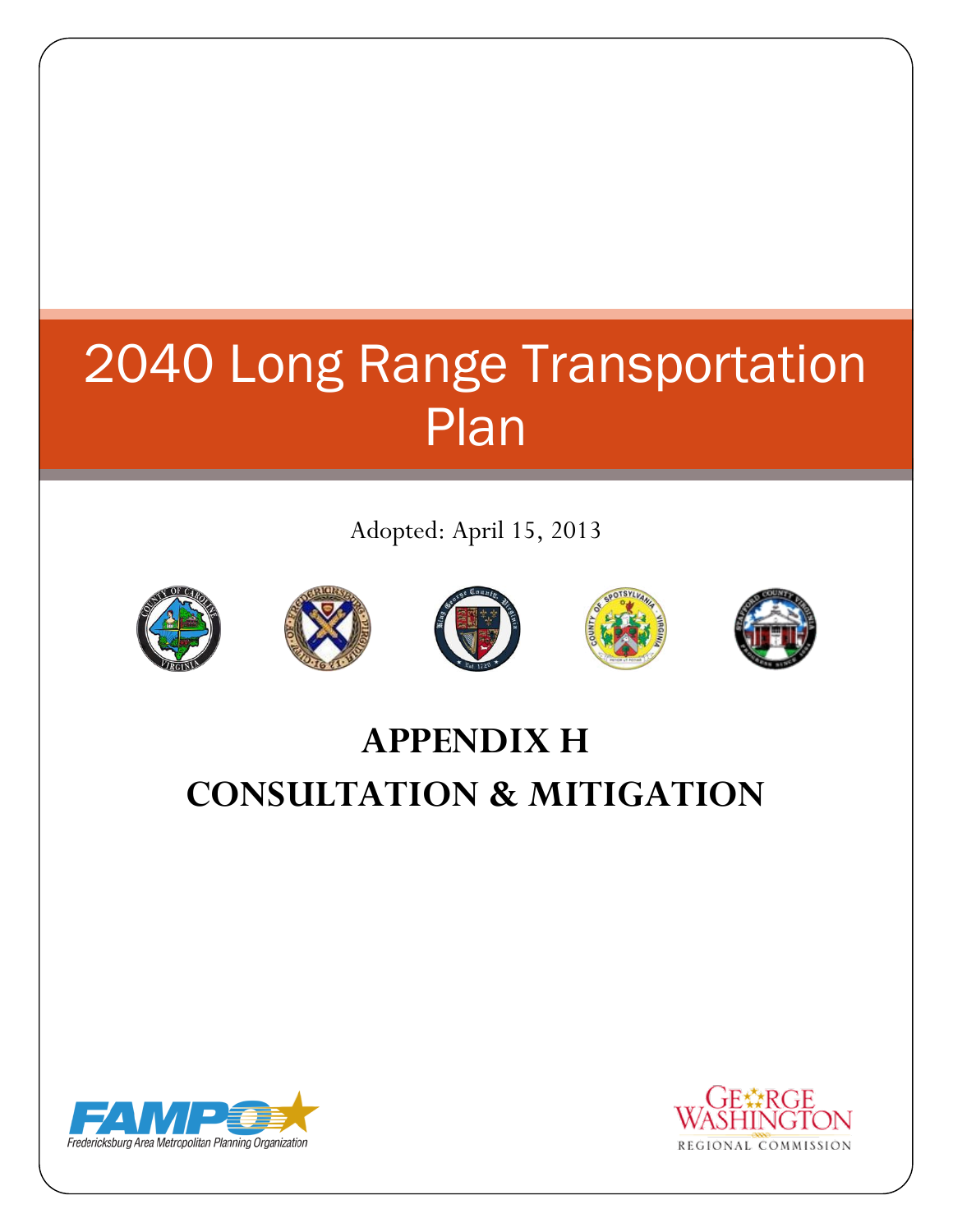## Consultation and Mitigation Discussion

SAFETEA-LU requires Metropolitan Long Range Transportation Plans (LRTPs) to be developed, *as appropriate,*  in consultation with State and local agencies regarding land use management, natural resources, environmental protection, conservation, and historic preservation. The consultation shall involve, *as appropriate*, comparing available plans, maps or inventories. {References include: 23 USC 134(i) 4, 135(f) 2(D), 134(g) 1, 135(b) 2, and 134(g) 3.}

SAFETEA-LU also requires LRTPs to include a generalized discussion of potential environmental mitigation activities and potential mitigation areas, including activities that may have greatest potential. The mitigation discussion shall be developed in consultation with Federal, State and Tribal wildlife, land management, and regulatory agencies. (References include: 23 CFR 134(i) 2(B), 135(f) 4, and 134(g) 3(B).)

FAMPO has developed a consultation contact list comprised of various state agencies which include but are not limited to:

- Virginia Department of Agriculture and Forestry
- Virginia Department of Conservation and Recreation
- Virginia Department of Emergency Management
- Virginia Department of Environmental Quality
- Virginia Department of Forestry
- Virginia Department of Game and Inland Fisheries
- Virginia Marine Resources Commission
- Virginia Department of Agriculture and Consumer Services

SAFETEA-LU also requires LRTP's to include a generalized discussion of potential environmental mitigation activities and potential mitigation areas, including activities that may have greatest potential. The mitigation discussion shall be developed in consultation with Federal, State and Tribal wildlife, land management, and regulatory agencies. The Virginia Department of Transportation has developed a Draft Environmental Mitigation Discussion for the use of all MPO's in the Commonwealth. This Mitigation Discussion can be used as is or can be tailored to fit each MPO's specific needs. FAMPO will use the Potential Environmental Discussion as is. The Environmental Mitigation Discussion was also sent to the above agency contact list.

The Virginia Department of Transportation has provided all of the MPO's in the Commonwealth with a "consultation checklist" for Environmental Mitigation/Consultation as well as Public Participation. Elements of this checklist are:

 Develop draft environmental mitigation discussion using discussion and table provided below and on the following pages.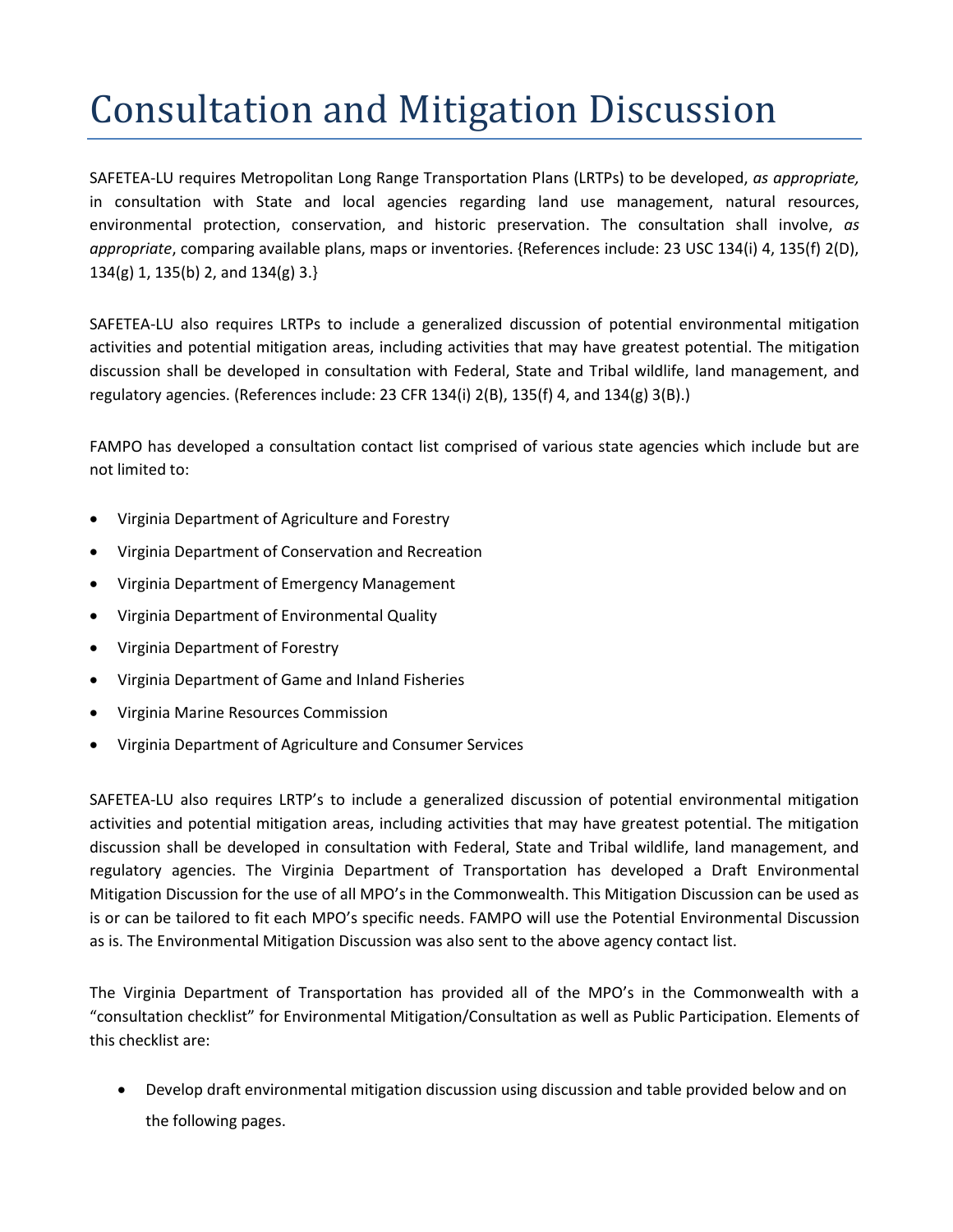- Send mitigation discussion and the LRTP electronically to resource agencies.
- Request in writing a:
	- $\circ$  Comparison of the LRTP with appropriate conservation plans/inventories.
	- o Identification of sensitive areas.
	- o Review of draft mitigation discussion and recommendations for enhancement by mitigation agencies
- Modify mitigation discussion as appropriate.
- Document contacts and comments or responses received.

## **Potential Mitigation Discussion**

Metropolitan transportation planning is a regional process that is used to identify the transportation issues and needs in metropolitan areas. In metropolitan areas over 50,000 in population, the responsibility for transportation planning lies with designated Metropolitan Planning Organizations (MPO). This planning process is a collaborative effort between the member jurisdictions, the Virginia Department of Transportation, transit operators, and other modal representatives. During the plans development, the MPO examines land development patterns, demographics, travel patterns and trends to identify existing and future transportation problems. The MPO then identifies alternatives to meet current and projected future demands that will provide a safe and efficient transportation system that meets the needs of the traveling public while limiting adverse impacts to the environment. This region is designated as an MPO area and all the jurisdictions in this region work together to develop a constrained long-range transportation plan.

The Long Range Transportation Plan (LTRP) for this region identifies and recommends a capital investment strategy to meet the existing and future transportation needs of the public over the next 20 years. The inclusion of a recommended improvement in the long range transportation plan represents preliminary regional support for that improvement. The LRTP is a decision-making tool to determine which projects should be implemented. Transportation improvements go through several steps from conception to implementation and take many years to successfully complete.

The consideration and recommendations made during the planning process are preliminary in nature. Detailed environmental analysis conducted through the National

Environmental Policy Act (NEPA) does not apply to long range transportation plans. With exceptions for regional ambient air quality, offsetting environmental impacts during the long-range planning process is not required. While detailed environmental analysis is not required, it is important to consult with environmental resource agencies during the development of a long-range transportation plan. This interagency consultation provides an opportunity to compare transportation plans with environmental resource plans, develop a discussion on potential environmental mitigation activities, areas to provide the mitigation, and activities that may have the greatest potential to restore and maintain the environment.

Detailed environmental analysis of individual transportation projects occurs later in the project development process as the improvement approaches the preliminary engineering stage. At this stage, project features may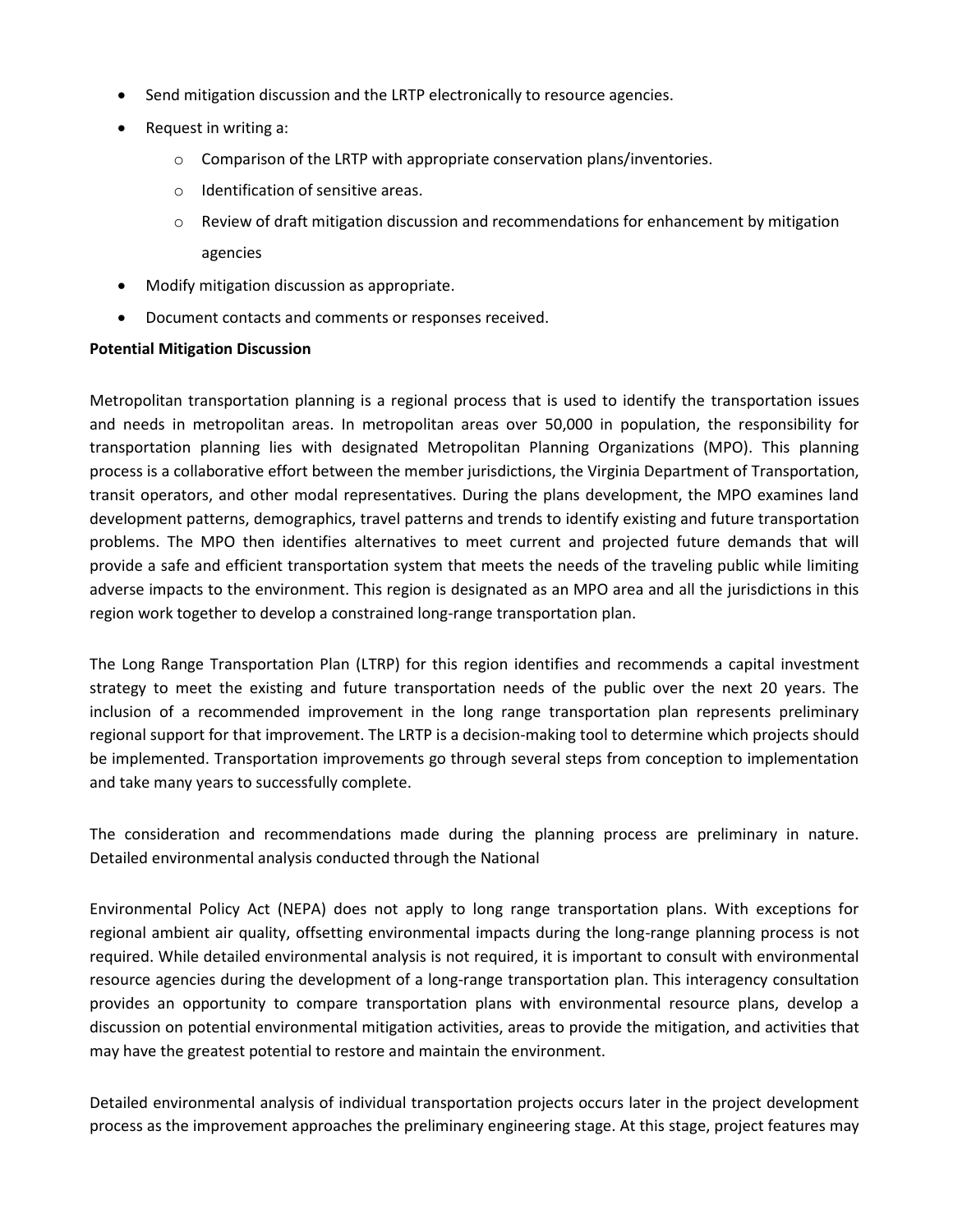be narrowed and refined, and the environmental impacts and environmental mitigation strategies can be appropriately ascertained. *Virginia's State Environmental Review Process* directs the project-by-project interagency review, study and identification of environmental permit-processing, and NEPA studies. Usually, a variety of environmental documentation, permit and mitigation needs are identified and environmental findings are closely considered and evaluated. Common project environmental mitigation measures (required silt-fence barriers, precautions to control dust, etc) are managed using *Virginia's Road and Bridge Standards* that apply to all construction activities. Special environmental concerns, however, may differ widely by project and location. As environmental studies are conducted and undergo public and interagency review, needed mitigation plans are specified and committed to within the environmental documents on the particular transportation project or activity. Environmental management systems then are used to monitor, and ensure compliance with, the environmental mitigation commitments.

Potential environmental mitigation activities may include: avoiding impacts altogether, minimizing a proposed activity/project size or its involvement, rectifying impacts (restoring temporary impacts), precautionary and/or abatement measures to reduce construction impacts, employing special features or operational management measures to reduce impacts, and/or compensating for environmental impacts by providing suitable, replacement or substitute environmental resources of equivalent or greater value, on or off-site. Where onsite mitigation areas are not reasonable or sufficient, relatively large off-site compensatory natural resource mitigation areas generally may be preferable, if available. These may offer greater mitigation potential with respect to planning, buffer protection and providing multiple environmental habitat value (example: wetland, plant and wildlife banks).

Mitigation activities and the mitigation areas will be consistent with legal and regulatory requirements relating to the human and natural environment. These may pertain to neighborhoods and communities, homes and businesses, cultural resources, parks and recreation areas, wetlands and other water sources, forested and other natural areas, agricultural areas, endangered and threatened species, and the ambient air. The following table on the following page illustrates some potential mitigation activities and potential mitigation areas for these resources: